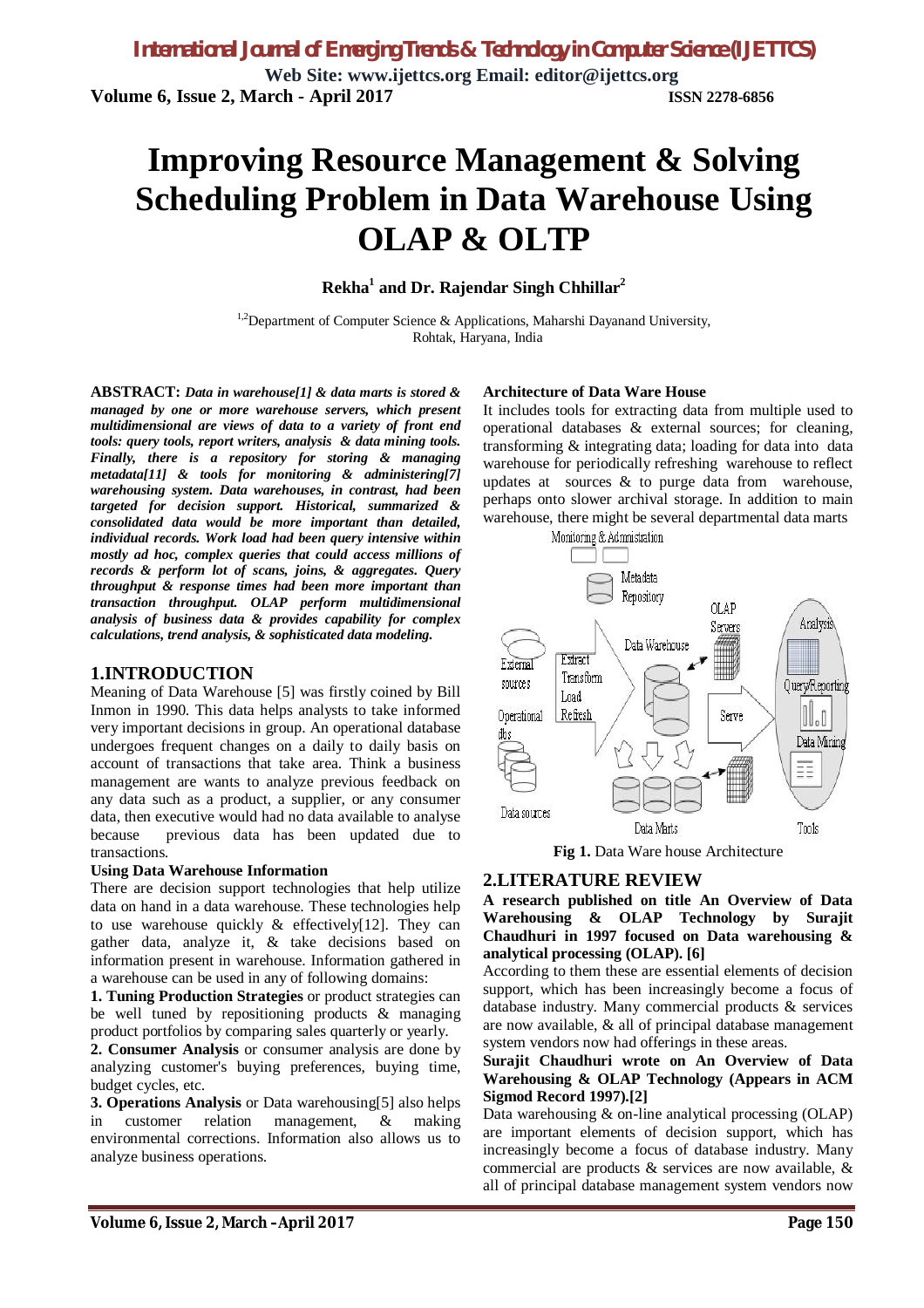# *International Journal of Emerging Trends & Technology in Computer Science (IJETTCS)*

**Web Site: www.ijettcs.org Email: editor@ijettcs.org**

# **Volume 6, Issue 2, March - April 2017 ISSN 2278-6856**

had offerings in these areas. Decision support places rather different requirements on database technology compared to traditional on-line transaction processing applications.

#### **Manjunath wrote on Realistic Analysis of Data Mining & Data Warehousing & Application in Education Domain[4]**

Data-driven decision support systems, such as data warehouses can serve requirement of removal of tooth of information from more than one subject area. Data warehouses standardize data across organization so as to had a single view of information. Data warehouses can provide information required by decision maker. Developing a data warehouse used to educational institute are less focused area since educational institutes are nonprofit & service oriented organizations. In present day scenario where education has been privatized & cut throat competition are prevailing, institutes needs to be more organized & need to take better decisions.

#### **Mr. Dishek Mankad wrote on "The Study on Data Warehouse Design & Usage"[8]**

Data ware housing are a booming industry within many interesting research problem. Data warehouse[1] are concentrated on only few aspects. Here we are discussing about data warehouse design & usage. Usage process & steps involved. Data warehouse could be built using a topdown approach, or a combination of both. In this research paper we are discussing about data warehouse design process.

**Comparative Study to Various Bitmap Indexing Techniques Used in Data Warehouse** was published in 2012 by Bikramjit Pal1, Anirban Bhattacharjee, Satyajit Ghosh, Rajdeep Chowdhury & Dr. Mallika De. In their paper they explained that for running complex query, performing aggregated function & handling huge no of data in data warehouse bitmap indexing has been become most popular indexing technique[15] recently. they study varies type of bitmap indexing techniques (simple bitmap & encoded bitmap) & perform aggregated operation on query within help of both simple & encoded bitmap indexing & analyses result, which was really interesting.

# **3.TOOLS & TECHNOLOGY**

Online Analytical Processing Server (OLAP) are based on multidimensional data model. It allows managers, & analysts to get an insight of information through fast, consistent & interactive access to information. This chapter cover types of OLAP, operations on OLAP, difference between OLAP, & statistical databases & OLTP.

#### **Types of OLAP Servers**

We had four types of OLAP servers:

- 1. Relational OLAP (ROLAP)
- 2. Multidimensional OLAP (MOLAP)
- 3. Hybrid OLAP (HOLAP)
- 4. Specialized SQL Servers

#### **Relational OLAP**

ROLA P servers are placed between relational back-end server & client front-end tools[3]. To store & manage warehouse data, ROLAP[1] uses relational or extendedrelational DBMS.

ROLAP includes following:

- 1. Implementation of aggregation navigation logic.
- 2. Optimization for each DBMS back end.
- 3. Additional tools & services.

#### **Roll-up[19]**

Roll-up performs aggregation on a data cube in any of following ways:

- 1.By climbing up a concept hierarchy for a dimension
- 2.By dimension reduction

The following diagram illustrates how roll-up works.



**Fig.2** Roll up operations

#### **Drill-down**

Drill-down are reverse operation of roll-up. It are performed by either of following ways:

- 1.By stepping down a concept ladder for a dimension
- 2.By introducing a new dimension.

The following diagram illustrates how drill-down works:



**Fig. 3.** Drill Down Operation

### **4. PROPOSED WORK**

- 1.Investigation of new face in data ware house management.
- 2.Study of runaway queries problems.
- 3.Taking corrective measurement to manage Resource
- 4.Taking corrective steps in order to solve scheduling problem.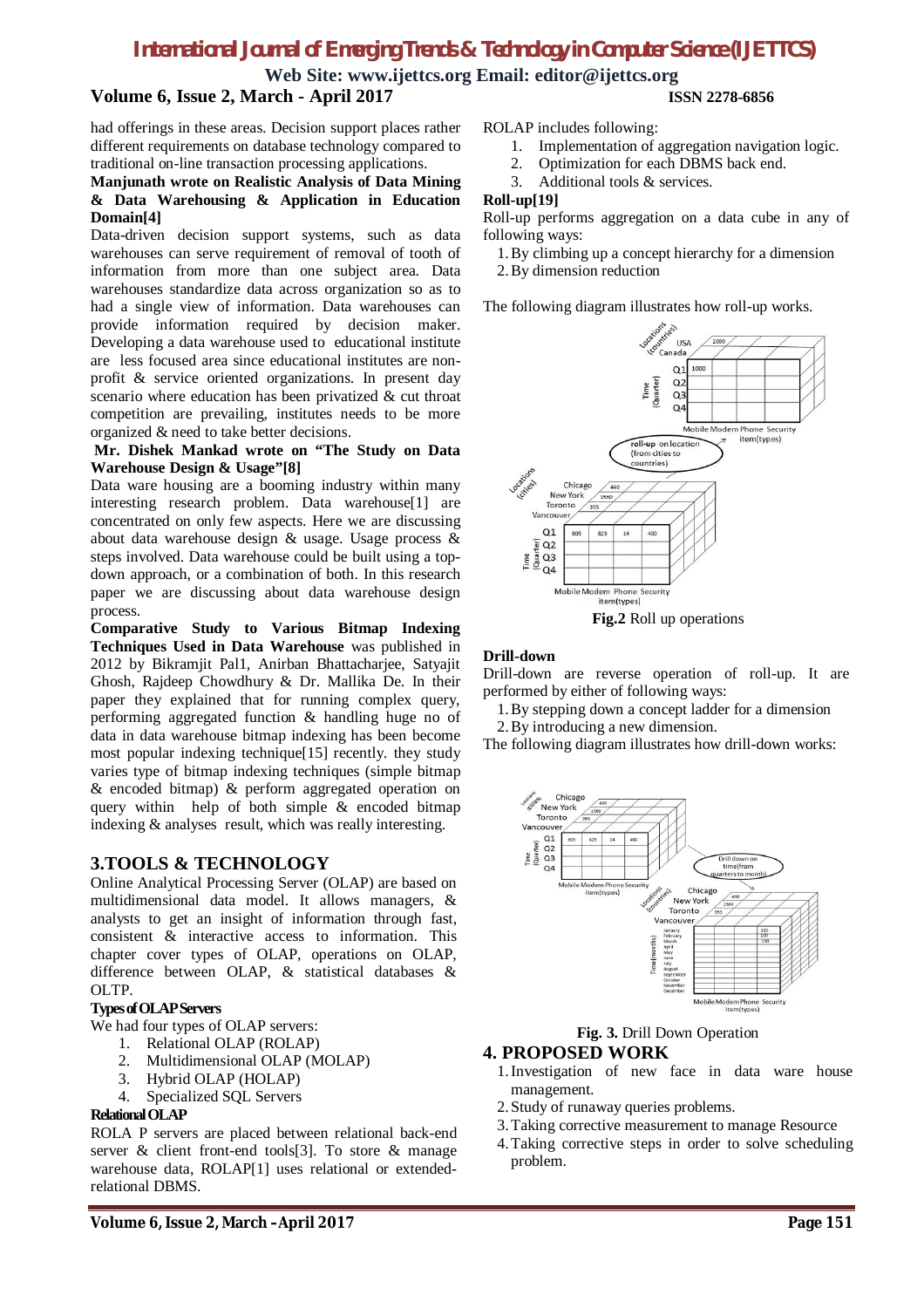# *International Journal of Emerging Trends & Technology in Computer Science (IJETTCS)*

**Web Site: www.ijettcs.org Email: editor@ijettcs.org**

# **Volume 6, Issue 2, March - April 2017 ISSN 2278-6856**

#### **Investigation of new Challenges in data ware house management**

Data warehousing[5] projects are one of its kinds. All data warehousing projects do not pose same challenges & not all of them are complex but they are always different. Knowing these challenges upfront are your best bet to avoid them.

Data warehousing are different. For most part of it, these projects are heavily dependent on backend infrastructure in order to support front-end user reporting. But these are not only reasons why doing data warehousing[6] are difficult. In below list we show top 5 reasons which actually make things complex on practical ground.

## **Resource Governor Basic Flow**



**Fig: 4** Resource Governor Basic Flow

#### **Taking corrective step in order to solve scheduling problem**

Trigger would be used to scheduling. We would use trigger to schedule a specific task on specific event. A trigger are a database object that are *attached* to a table. In many aspects it are similar to a stored procedure. As a matter of fact, triggers[17] are often referred to as a "special kind of stored procedure." Main difference between a trigger & a stored procedure are that former are attached to a table & are only *fired* when an INSERT, UPDATE or DELETE occurs. We specify modification action(s) that fire trigger when it are created.

# **5. RESULT & DISCUSSION**

Here we had chosen a huge database of MLM Company. Records of Approximate 8000 people had been maintained here along within their daily payout & regular buying.

#### **Handling Challenges in data ware house management using query optimization**

There are several Factors that would affect query processing

**1. Data has been extracted from local or remote server**

|                |     | select * from w15         | select sno, id, status, dog, doj from rf where dog>'8-1 x |                  |   |
|----------------|-----|---------------------------|-----------------------------------------------------------|------------------|---|
|                |     | select top 5298 * from rf |                                                           |                  | Ë |
| ٠              |     | Ш                         |                                                           |                  |   |
|                | 300 | id                        | cname                                                     | dob btime bpla - |   |
| 1              |     |                           | 6449 PR3485341 PARDEEP KUMAR                              |                  |   |
| $\overline{2}$ |     | 6452 PR7555435 test       |                                                           |                  |   |
| 3              |     | 6455 PR7878861 SUMAN      |                                                           |                  |   |
| 4              | Ш   |                           | 6467 PR1564772 Anand Kumar                                |                  |   |

#### **Fig 5** Here in above diagram we had extracted records from remoter server & it took 10 seconds in case of 5298 records**.**

|                |                       | select * from rf  |                         |     | ▲      |
|----------------|-----------------------|-------------------|-------------------------|-----|--------|
|                |                       |                   |                         |     | E      |
| ∢              |                       |                   | m                       |     | ٠<br>þ |
|                | sno                   | id                | cname                   | dob | bt A   |
| 1              | $\mathbf{1}$          | 1                 | VINOD KUMAR             |     |        |
| $\overline{2}$ | 121                   |                   | PR8543737 subhash chand |     |        |
| 3              | 138                   | PR8684112 sandeep |                         |     |        |
| $\Delta$       | 360<br>$^{\circ}$ III | DDOSODEDE Cati    | Danghal                 |     |        |

**Fig 6** Here in above diagram we had extracted records from local server & it took 0 seconds in case of 5298 records.

#### **2. Number of columns extracted**

|                |     | select * from w15       | DU Query - 45.127.101.33.preen.preen - Untitled1*<br>select sno, id, status, dog, doj from rf where dog>'8-1. |                       |
|----------------|-----|-------------------------|---------------------------------------------------------------------------------------------------------------|-----------------------|
| ∢              |     | ш                       | select sno, id, cname from rf                                                                                 | Ξ                     |
|                | 300 | id                      | cname                                                                                                         |                       |
| $\mathbf{1}$   |     |                         | 6449 PR3485341 PARDEEP KUMAR                                                                                  |                       |
| $\overline{2}$ |     | 6452 PR7555435 test     |                                                                                                               |                       |
| $\overline{3}$ |     | 6455 PR7878861 SUMAN    |                                                                                                               |                       |
| $\overline{4}$ |     |                         | 6467 PR1564772 Anand Kumar                                                                                    |                       |
| $\equiv$       |     |                         | DD9422919 VAUTTA DEUT                                                                                         |                       |
|                |     | Grids <b>B</b> Messages |                                                                                                               |                       |
|                |     |                         | Qu 45.127.101.33 (11.0) preen (61) preen<br>0:00:02                                                           | 6531 rows Ln 4, Col 1 |

**Fig 7** If 3 columns had been retrieved from remote server than it would take about 2 seconds.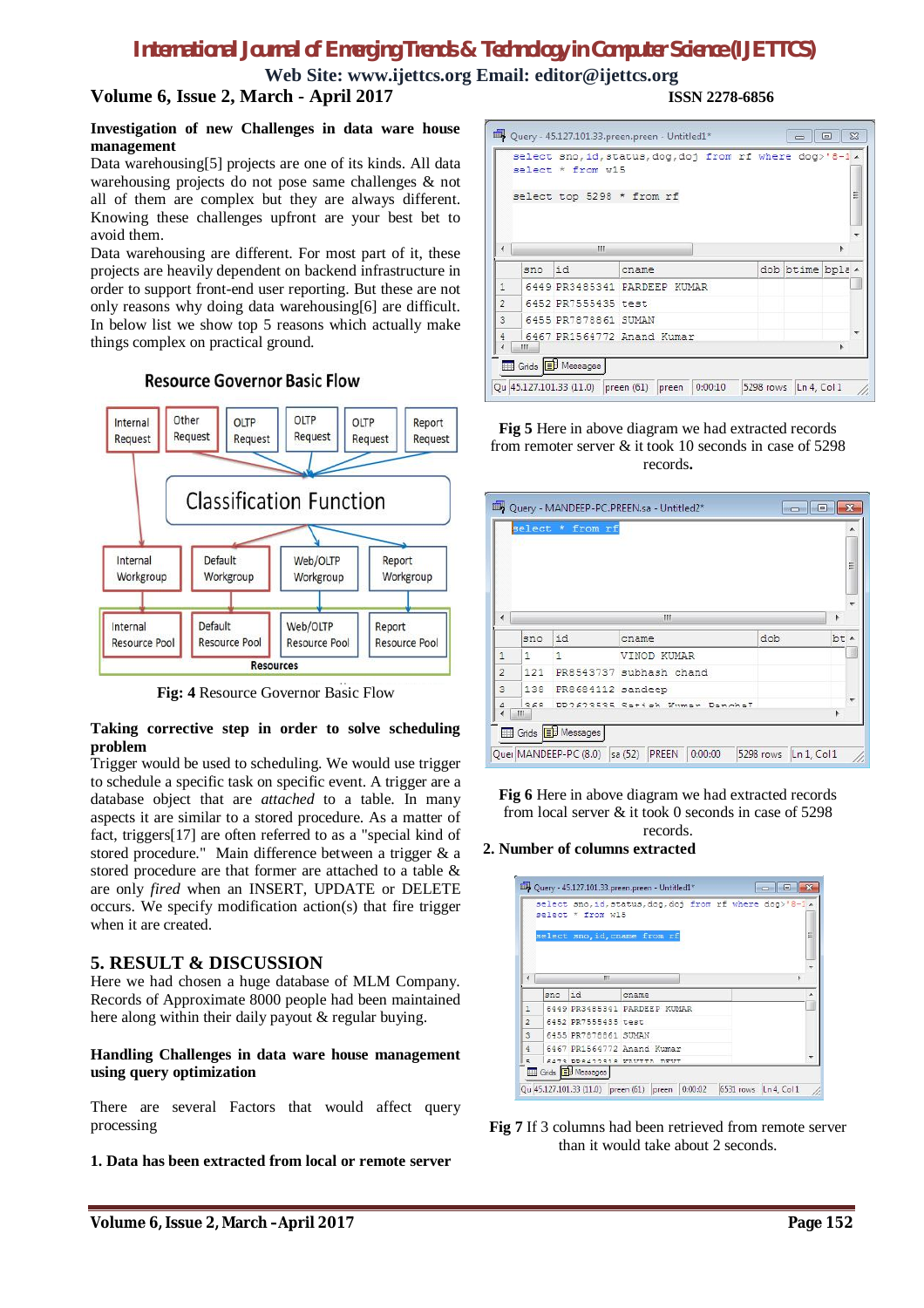# *International Journal of Emerging Trends & Technology in Computer Science (IJETTCS)*

**Web Site: www.ijettcs.org Email: editor@ijettcs.org Volume 6, Issue 2, March - April 2017 ISSN 2278-6856**

Duery - 45.127.101.33.preen.preen - Untitled1\*  $\boxed{\phantom{a}}$ select sno, id, status, dog, doj from rf where dog>'8-1 ^ select \* from w15 select \* from rf E  $\leftarrow$  $\mathbf{m}$ amount noontact discount pv rpv  $\overline{1}$ 3M  $1.0$  $\overline{2}$ 1.0 0.10000000000000001 3M  $\mathbf{3}$ 3M 1.0 0.10000000000000001  $\frac{4}{4}$ 3M  $1.000.10000000000000001$ Grids **B** Messages 45.127.101.33 (1 preen (61) preen 0:00:12 Grid #1: 6531 rows Ln 1, Col 51

**Fig 8** If 51 columns had been retrieved from remote server than it would take about 12 seconds.

# **6. CONCLUSION**

Relational OLAP [1] servers is placed to relational backend server & client front-end tools. To store & manage warehouse data, relational OLAP uses relational or extended-relational DBMS. ROLAP servers are highly scalable. ROLAP tools analyze big range of data across multiple dimensions. ROLAP tools store & analyze highly volatile & changeable data.

As per our simulation time taken to read records got reduced if speed of network connection are fast & Query are Optimized. Here we had made comparative analysis[10] of time taken by optimized & normal query. Various factors effect time taken by query. These factor are number of area in table, Complexity of Sql Query, Connection speed.

Achieving performance objectives are not easy. In first place, setting up performance objectives[19] itself are a challenging task. An untrained user can easily drift before setting up some performance goals that are unrealistic for a given data warehousing scenario. Hence for users of data warehouse, it are generally considered safe to set up performance goals in terms of practical usability requirements.

# **REFERENCES**

[1] Mr. Dishek Mankad "The Study on Data Warehouse Design & Usage" International Journal of Scientific & Research Publications , Volume 3, Issue 3, March 2013 ISSN 2250- 3153

[2] Surajit Chaudhuri wrote on An Overview of Data Warehousing & OLAP Technology (Appears in ACM Sigmod Record, March 1997).

[3] Manjunath T. N. wrote on Realistic Analysis of Data Warehousing & Data Mining Application in Education Domain

[4] Weiss, Sholom M.; & Indurkhya, Nitin (1998); Predictive Data Mining, Morgan Kaufmann

[5] Kimball, R.The Data Warehouse Toolkit. John Wiley, 1996.

[6] Barclay, T., R. Barnes, J. Gray, P. Sundaresan, "Loading Databases using Dataflow Parallelism." SIGMOD Record, Vol.23, No. 4, Dec.1994.

[7] Blakeley, J.A., N. Coburn, P. Larson. "Updating Derived Relations: Detecting Irrelevant & Autonomously ComputableUpdates." ACM TODS, Vol.4, No. 3, 1989.

[8 ]Gupta, A., I.S. Mumick, "Maintenance of Materialized Views: Problems, Techniques, & Applications." Data Eng. Bulletin, Vol. 18, No. 2, June 1995. 9 Zhuge, Y., H. Garcia-Molina, J. Hammer, J. Widom, "View Maintenance in a Warehousing Environment, Proc. Of SIGMOD Conf., 1995.

[9] Roussopoulos, N., et al., "The Maryland ADMS Project: Views R Us." Data Eng. Bulletin, Vol. 18, No.2, June 1995.[11] O'Neil P., Quass D. "Improved Query Performance withVariant Indices", To appear in Proc. of SIGMOD Conf., 1997.

[10] O'Neil P., Graefe G. "Multi-Table Joins through BitmappedJoin Indices" SIGMOD Record, Sep 1995. [11] Harinarayan V., Rajaraman A., Ullman J.D. " Implementing Data Cubes Efficiently" Proc. of SIGMOD Conf., 1996.

[12] Chaudhuri S., Krishnamurthy R., Potamianos S., Shim K."Optimizing Queries within Materialized Views" Intl.Conference on Data Engineering, 1995.

[13] Levy A., Mendelzon A., Sagiv Y. "Answering Queries Using Views" Proc. of PODS, 1995. 16 Yang H.Z., Larson P.A. "Query Transformations for PSJ Queries", Proc. of VLDB, 1987

[14] *Witten, Ian H.; Frank, Eibe; Hall, Mark A. (30 January 2011). Data Mining: Practical Machine Learning Tools & Techniques (3 ed.). Elsevier. ISBN 978-0-12- 374856-0.*

[15] Ye, Nong (2003); Handbook of Data Mining, Mahwah, NJ: Lawrence Erlbaum

[16] Cabena, Peter; Hadjnian, Pablo; Stadler, Rolf; Verhees, Jaap; Zanasi, Alessandro (1997); Discovering Data Mining: From Concept to Implementation, Prentice Hall, ISBN 0-13-743980-6

[17] M.S. Chen, J. Han, P.S. Yu (1996) "Data mining: an overview from a database perspective". Knowledge & data Engineering, IEEE Transactions on 8 (6), 866–883

[18] Feldman, Ronen; Sanger, James (2007); Text Mining Handbook, Cambridge University Press, ISBN 978-0-521- 83657-9

[19] Guo, Yike; & Grossman, Robert (editors) (1999); High Performance Data Mining: Scaling Algorithms, Applications & Systems, Kluwer Academic Publishers

[20] Han, Jiawei, Micheline Kamber, & Jian Pei. Data mining: concepts & techniques. Morgan kaufmann, 2006.

[21] Subsidiary, H. Etemad and L. S, Sulude (eds.), Croom-Helm, London, 1986. (book chapter style)

[22] K. Deb, S. Agrawal, A. Pratab, T. Meyarivan, "A Fast Elitist Non-dominated Sorting Genetic Algorithms for Multiobjective Optimization: NSGA II," KanGAL report 200001, Indian Institute of Technology, Kanpur, India, 2000. (technical report style)

[23] J. Geralds, "Sega Ends Production of Dreamcast," vnunet.com, para. 2, Jan. 31, 2001. [Online]. Available: http://nl1.vnunet.com/news/1116995. [Accessed: Sept. 12, 2004]. (General Internet site)